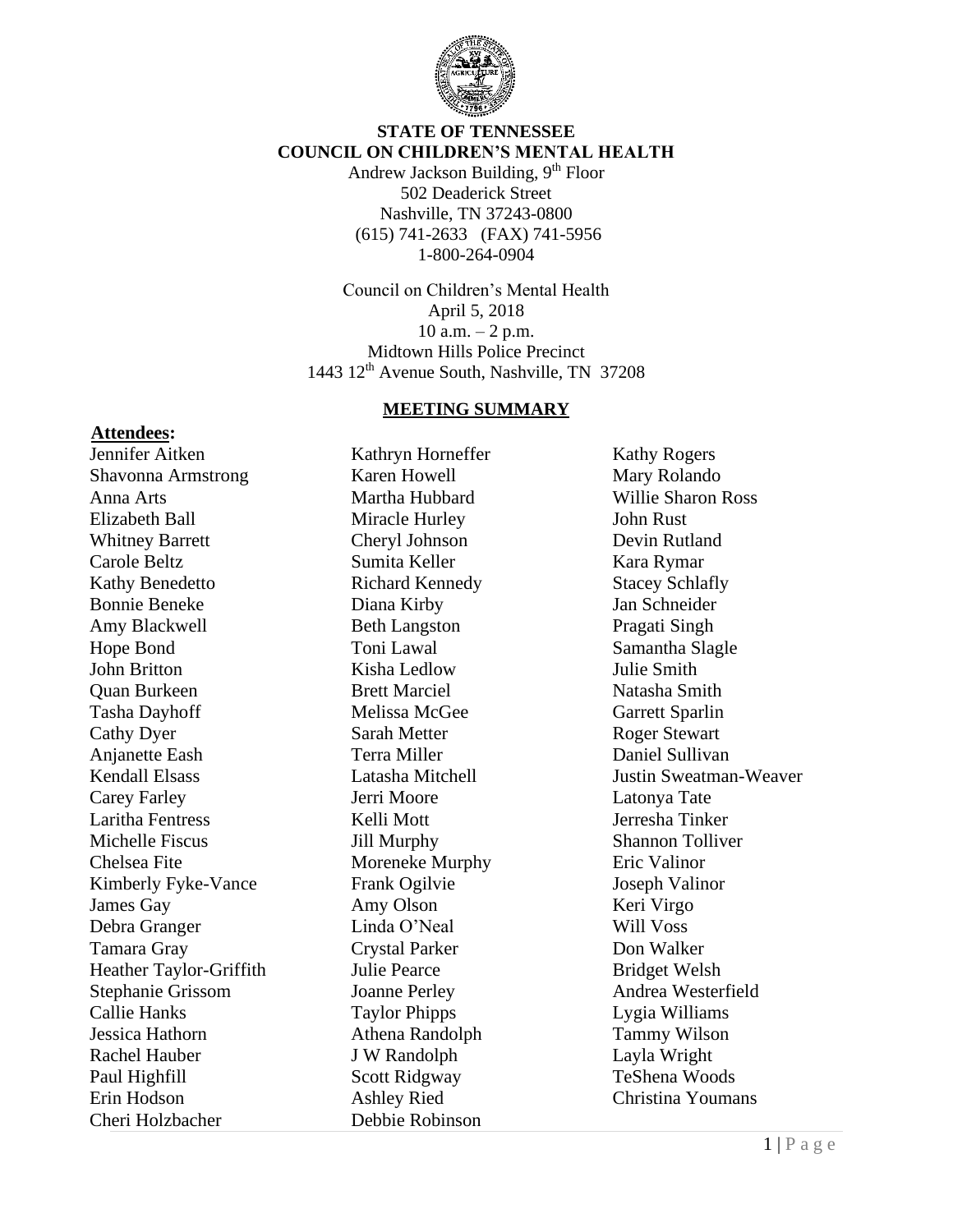**I. Welcome, Introductions and Announcements – Linda O'Neal, Executive Director, Tennessee Commission on Children and Youth (TCCY)** 

- O'Neal called the meeting to order at 10:03 a.m. She welcomed everyone and thanked McGee for her work with CCMH, Commissioner Williams and TDMHSAS for the wonderful partnership. O'Neal gave a brief background on the Council and thanked everyone for making attendance a priority.
- O'Neal addressed a few housekeeping matters before moving through the agenda. She thanked Sgt. Jones and the staff at the Midtown Hills Police Precinct for use of their meeting space. O'Neal reminded attendees the sign-in sheet is essential for reporting requirements related to the federal System of Care grant. She also asked attendees to complete to Conflict of Interest form if they have not already done so. O'Neal asked for introductions followed by announcements. Announcements included:
	- o Bonnie Beneke announced the National Adoption Competency Training for mental health professionals is now available and worth 25 CEUs. The 25-hour web-based training is free. Almost 300 people already enrolled across the state and you do not have to be licensed to participate.
	- o Anjanette Eash announced the annual CASA Conference will take place Friday, May  $11<sup>th</sup>$  in Murfreesboro. The conference fee is \$40 and more information, including registration, may be found at tncasa.org.
	- o Mary Rolando announced the deadline for ACEs innovation grant proposals is April 17<sup>th</sup>.
	- o John Britton from TriStar Centennial's Parthenon Pavilion announced a new intensive outpatient program (IOP) for adolescents, ages 13-17, with mental health diagnosis. There is an after-school program, Monday through Thursday from 4:30 p.m. to 7:30 p.m. The six-week program has rolling admissions and accepts commercial insurance. An open house is planned for this summer.
	- o Roger Stewart announced the 32nd Annual NAMI Tennessee State Convention will be held September  $27<sup>th</sup>$  &  $28<sup>th</sup>$ , 2018 at the Inn at Opryland, Nashville, TN. NAMI is accepting workshop proposals at www.namitn.org.
	- o Pragati Singh announced the Fourth Annual SpeakUp5K race will be in Nashville at Warner Park on April 21<sup>st</sup>. The event is in honor of Cameron K. Gallagher, a teenager who struggled with depression and anxiety and wanted to give a voice to youth quietly battling mental health challenges.
	- o Justin Sweatman-Weaver announced the 2018 Music City Social Emotional Learning (SEL) Conference will be held June 27-29 in Nashville. Visit <http://sel.alignmentnashville.org/> for more information.
	- o Kathy Rogers announced the Certified Family Support Specialist training will be held in Memphis on April 24-26, 2018. There will be another training June 19-21, 2018. For more information, [www.tnvoices.org.](http://www.tnvoices.org/)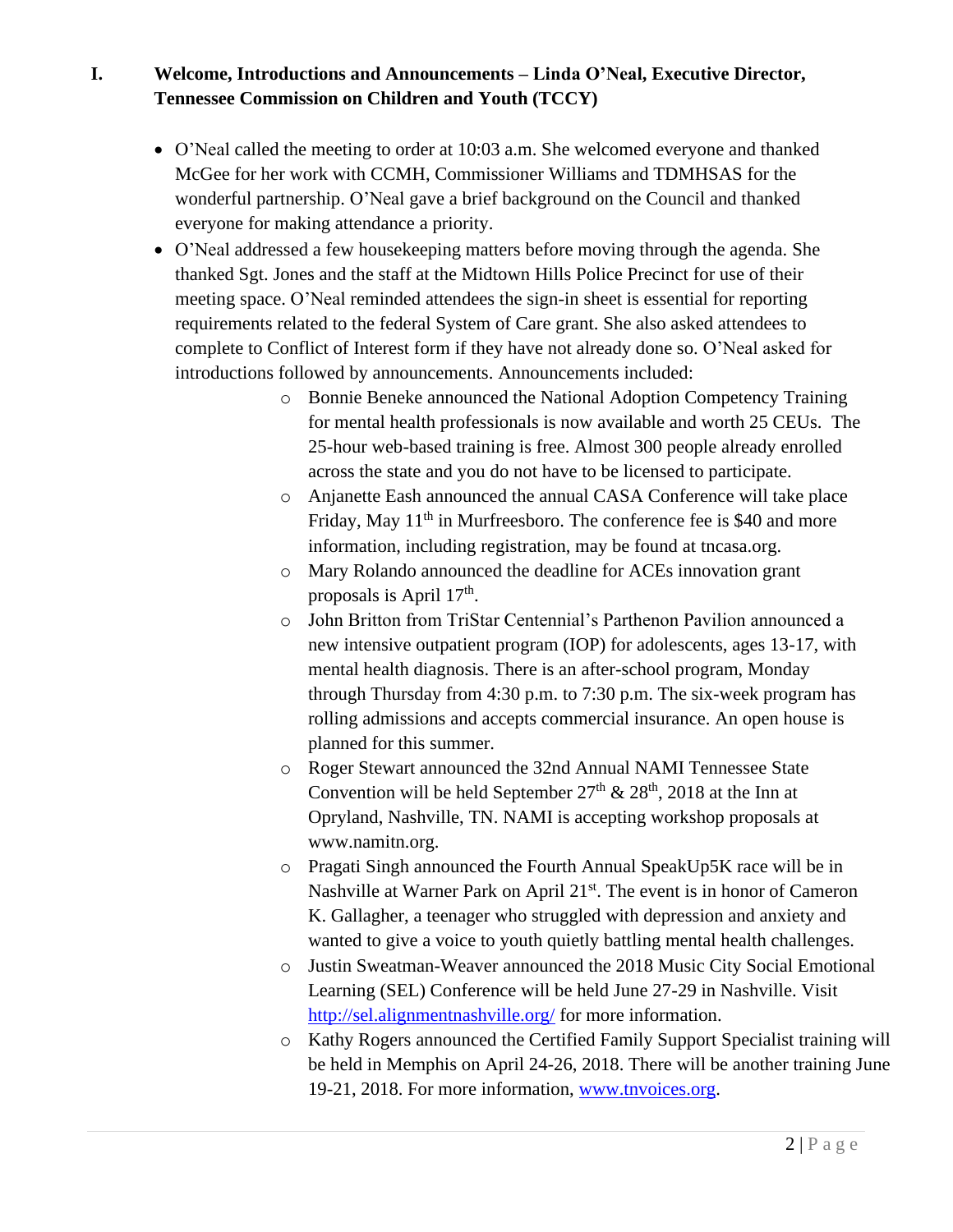- o Sarah Metter announced Wellness 66 Seminar: The Opioid Crisis will take place on May  $28<sup>th</sup>$  and provides 4.5 CEUs. The event is free, but registration is required. Call 615-342-1919 or visit Tristarhealth.com/events for more information.
- o Leslie Schenk announced the EPIC Girl 5K Walk/Run at Edwin Warner Park on April 14<sup>th</sup>. EPIC Girl is a nonprofit group working with girls ages 12-17 who come through the Nashville Juvenile Court system. More information can be found at www.epicgirl.net or on their Facebook page.
- O'Neal announced this will be her last CCMH meeting as TCCY Executive Director prior to her retirement on June  $15<sup>th</sup>$ .

# **II. Approval of Meeting Summary**

- O'Neal thanked Natasha Smith of TCCY for preparing the meeting summary for the CCMH meetings.
- **Motion to accept the February 22, 2018 meeting summary for CCMH (WALKER) MOTIONED (MURPHY) SECONDED, PASSED UNANIMOUSLY.**

# **III. Youth Suicide in Tennessee – Erin Hodson, MPH, Injury Epidemiologist, Division of Family Health and Wellness, Tennessee Department of Health**

- Hodson reported data collected from the Child Fatality Review (CFR) on suicide for youth aged 17 and under. The state of Tennessee has a team of professionals designed to make accurate, thorough investigations of child deaths. The team is a multi-disciplinary collection of individuals from various occupations that affect child health and safety. The importance of such a team is to collect accurate information in every case of child death, so that a greater understanding can be reached as to the reason for such tragic fatalities, and to learn of any possible preventive measures that can be taken.US child suicides reduced, but the rate has increased in Tennessee.
- Hodson said the CFR report was just released and provides data through 2016. She reported 41 suicides in Tennessee in 2016 and expects the 2017 data to be similar. Suicide is the fourth leading cause of death in Tennessee and the US and second leading cause for ages 13-17.
- Hodson expressed alarm regarding the ages of those who die by suicide, one percent were ages five to nine, 27 percent ages 10-14 and 72 percent ages 15-17. Most victims were male (70%) compared to female (30%). She also reported racial breakdown of 83 percent were white, 15 percent black and three percent listed as other.
- The data presented showed 53 percent used a weapon, 33 percent used asphyxia and only six percent used poisoning. Hodson shared the one percent who are listed under motor vehicle were pedestrians and not driving the vehicle.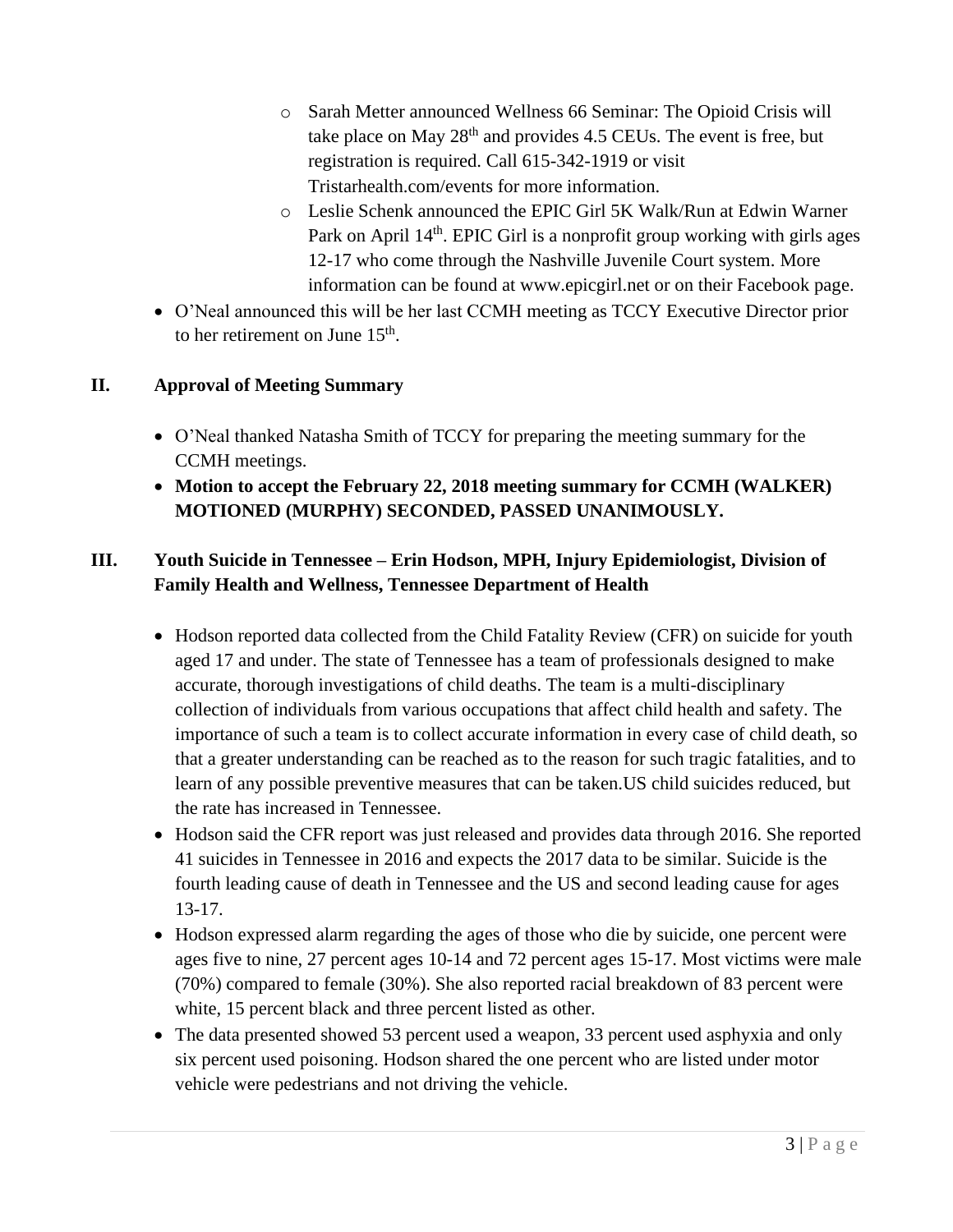- Hodson said the number one weapon of choice was some type of firearm at 83 percent (109) youth) while eight percent used rope. Data reflects that ownership of the firearm used were by parents (54%), by the victims (22%) or another relative (15%). She went on to report 78 percent of these suicides occurred in the child's home, 14 percent happened somewhere else, six percent in a relative's home, and three percent near a roadway.
- The CFR data also provides the breakdown of youth who die by suicide who received mental health services – 37 percent received mental health services, 20 percent had not received mental health services and 43 percent was unknown. She also said 21 percent were receiving mental health services at the time of death, 29 percent were not and 50 percent was unknown.
- Hodson said she will be happy to speak more about this and answer any questions. Please contact her at 615-253-4121 or [Erin.hodson@tn.gov.](mailto:Erin.hodson@tn.gov)

# **IV. JFI, Keeping More than Dreams Alive – Brett Marciel, Director of Business Development and Public Relations, The Jason Foundation, Inc.**

- Marciel provided a brief overview of The Jason Foundation, Inc. (JFI). Jason Flatt was an average 16-year-old student who loved sports and played football. He was active in his youth group at church and was very popular. There were no drugs or alcohol problems; however, on July 16, 1997, Jason decided to use his father's gun to end his life.
- Out of this tragedy, Jason's father created The Jason Foundation, Inc. to provide information, tools and resources that could help friends, family and educators better identify at-risk behavior and learn how to help when someone turns to them hurting and considering suicide.
- The Jason Foundation school-based curriculum and online staff development programs are available nationally and internationally. Other staff-assisted programs and parent seminars are limited to areas where JFI affiliate offices are located. The foundation began in Middle Tennessee, but now there are 113 affiliated offices and JFI is in all 50 states. You can find the office locations on their website at [http://jasonfoundation.com.](http://jasonfoundation.com/)
- All services are provided at no cost. All programs operate with a triangle of prevention using objectives to make others aware, inform by teaching warning signs and providing resources. Marciel said the friends are usually the first to see the changes in the behavior.
- Marciel explained The Jason Flatt Act began as an idea presented by a young legislator in New Jersey in 2001. This was an effort to influence legislation for including youth suicide awareness and prevention training within teacher in-service training and eventually resulted in basis for The Jason Flatt Act. In 2007, The Jason Flatt Act was first passed in Tennessee and became the nation's most inclusive and mandatory youth suicide awareness and prevention legislation pertaining to teacher in-service training, requiring all educators in the state to complete two hours of youth suicide awareness and prevention training each year in order to be able to be licensed to teach in Tennessee. In all, 20 states have now passed The Jason Flatt Act (over 36% of all states).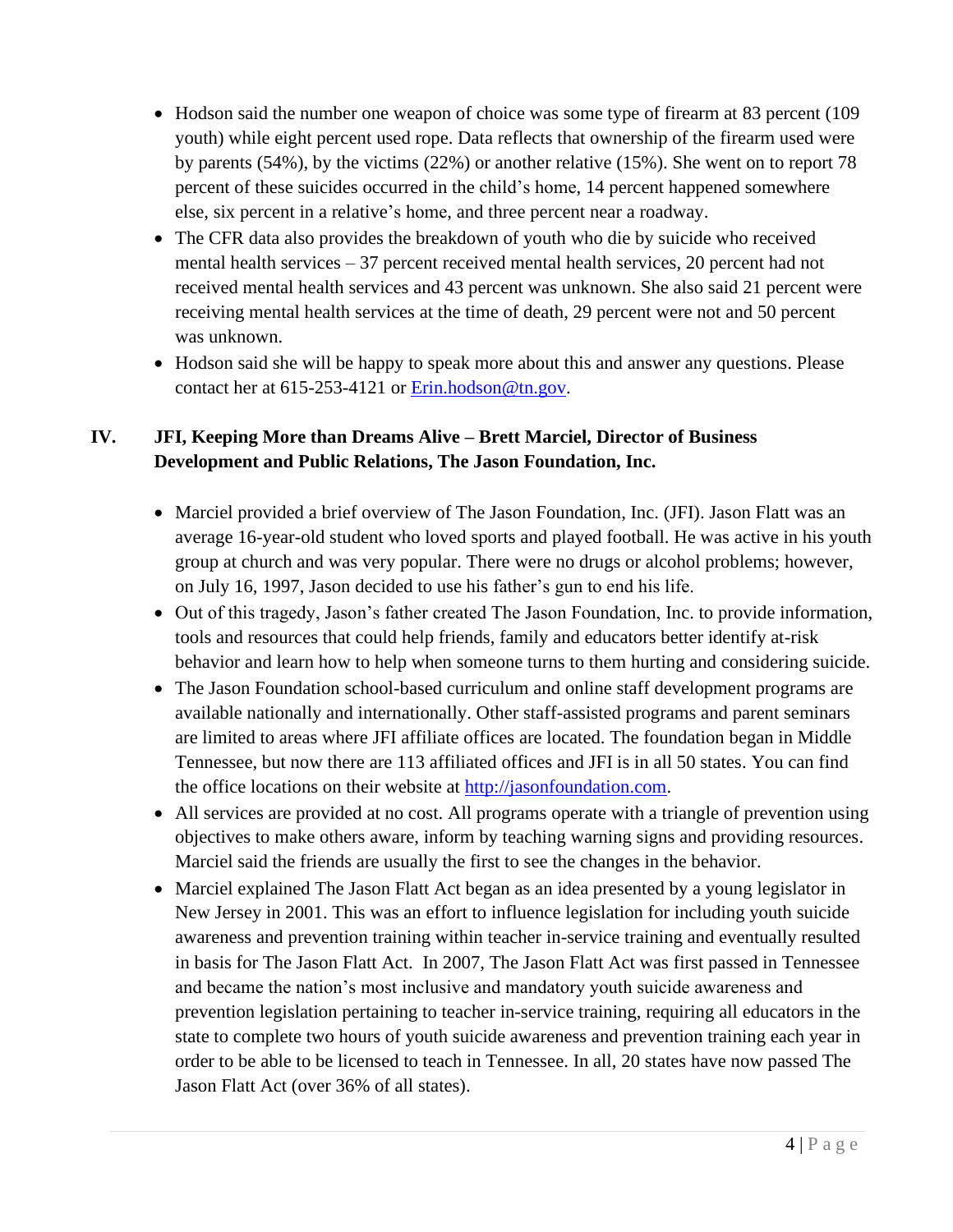- Marciel highlighted some of the programs available, including:
	- o A Promise For Tomorrow which provides a three to five lesson unit for grades 7-12 in positive peer support for the awareness and prevention of youth suicide, and
	- o A Youth Suicide Prevention Seminar for parents and communities designed so people from both inside and outside the mental health arena can deliver a quality, professional presentation on youth suicide prevention.
	- o Marciel said they have a web-based program called Parent Resource Program (PRP) for schools, churches or community organizations to provide insight into awareness and prevention.
- He mentioned the B1 Project in collaboration with Rascal Flatts. The theme is "Someone you know may need a friend- B1," encouraging young people to be aware, able and prepared for their friends. More information can be found at www.rascalflattsb1.com.
- There is also a free Smartphone app called "A Friend Asks" under Jason Foundation in the App Store or Google Play.
- Marciel reported material/curriculum was sent to over 600 schools last year and 73 new schools requested the curriculum. There were 54,000 teacher trainings in Tennessee schools alone. All programs are intended to simply recognize those youth who may need help.
- Marciel said they are willing to give presentations for parents, churches or community organizations. Visit [www.jasonfoundation.com](http://www.jasonfoundation.com/) or call 615-264-2323.

### **V. Moving Data to Action: Leveraging Existing Data to Prevent Suicide – Michelle D. Fiscus, MD, FAAP, Deputy Medical Director, Division of Family Health and Wellness, Tennessee Department of Health and James C. Gay, MD, MMHC, Professor of Pediatrics, Medical Director, Utilization and Case Management, Monroe Carrell, Jr. Children's Hospital at Vanderbilt**

- Fiscus reported on the Electronic Surveillance System for the Early Notification of Community-based Epidemics (ESSENCE), a system originally designed for early detection of bioterrorism attacks in the Washington, DC, area, following the attacks of 9/11/2001. Subsequently, ESSENCE has been adopted and adapted by the Centers for Disease Control and Prevention, Johns Hopkins University, and numerous health departments around the United States and other countries.
- ESSENCE is an automated system that collects data from the emergency rooms in realtime. It provides granule level detail and may provide earlier indication of outbreaks. She said the data contains basic patient demographics such as discharge diagnosis, age, sex, race, ethnicity with more than 70 of 109 hospitals in Tennessee participating. ESSENCE is a syndromic surveillance and a flexible tool detecting changes in emergency department population patterns and is only limited by who shows up in the emergency department. The data is fast, but not final. It provides estimates and preliminary information to supplement existing surveillance tools.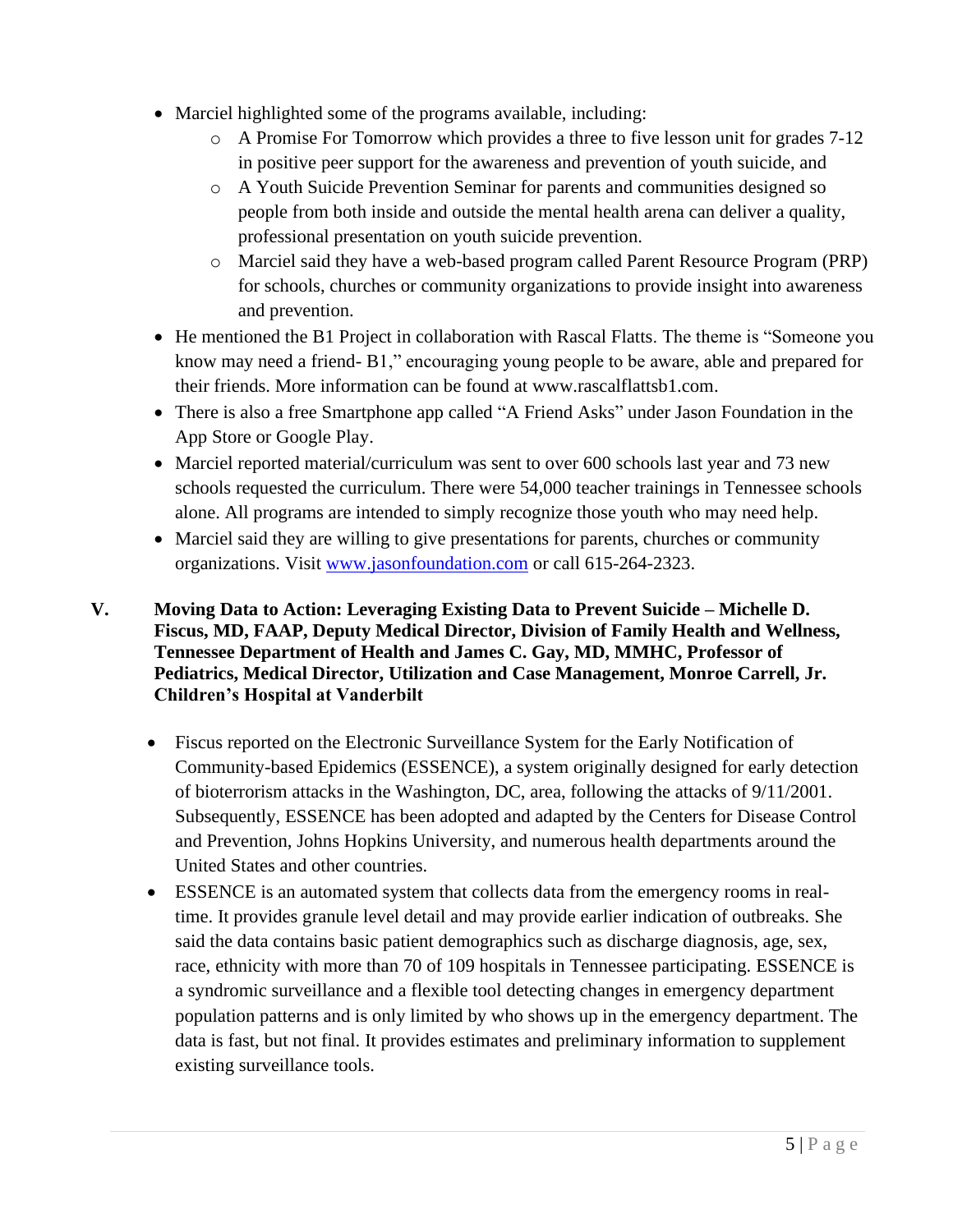- Fiscus said ESSENCE was used to identify a pattern for the flu, firework injuries and those who travel more than 100 miles for medical care. It was also used for Hurricanes Harvey and Irma to monitor if Tennessee received any victims from Texas or Florida.
- She said some of the challenges have been collecting suicide data. Death data is often not finalized until late in the following year. The Child Fatality Review was just released and examines every death of a child under age 18 in 2016. Fiscus reported adult suicide deaths are not reviewed in detail and suicide death review provides limited opportunity of prevention.
- A possible solution is to create a query for "suicidal ideation." This would include International Classification of Diseases 10 (ICD10) codes, emergency department chief complaint language and a query by age, sex, zip code, race, hospital, diagnosis, etc.
- Limitations include that not all hospitals report (including several large systems around Tennessee). However, Fiscus reported new hospitals are onboarding at a rapid rate. She said reporting does require monitoring where you can set parameters. There is also currently no policy or procedure in place for action, no good data on children who are injured by a firearm, but do not die and not all daycares report when a child is injured in the school.
- Gay reported on the local and national experience with primary mental health hospitalization. He said if you go back to 2010, the number of discharges for suicidal ideation or attempts had increased dramatically. He also highlighted the significant dips during certain seasons and said everyone is dealing with this around the country.
- Gay receives a list from the Administrative Coordinators for patients meeting the criteria of consultation from the psychiatric assessment service; 1:1 sitter and involvement of a mental health case manager twice a day.
- Over a three-year period from January 1, 2015 to December 31, 2017, there were 2,722 total discharges (2,230 unique patients) with a primary behavioral health diagnosis who were impatient admissions into Monroe Carell Jr. Children's Hospital at Vanderbilt (MCJCHV). The age range was three to 23 years with 100 percent identified by county and zip code.
- Gay said they have shared identified community health needs with partnerships with Saint Thomas Health and Meharry.
- The three highest counties for admissions are also the counties of focus for Vanderbilt University Medical Center's (VUMC) Community Health Needs Assessment (CHNA). They are Williamson, Davidson and Rutherford.
- Gay shared Behavioral Health Data from Monroe Carell Jr. Children's Hospital at Vanderbilt, reporting 1,848 (69.7 percent) discharges of persons who presented with suicidal ideations, and average days in the hospital at 2.1 days. He also highlighted the comparison of mental health versus non-mental health patients and noted Hispanic/Latino White patients were under-represented in mental health admissions at 53 patients (3.2 percent) versus those admitted for non-mental health issues.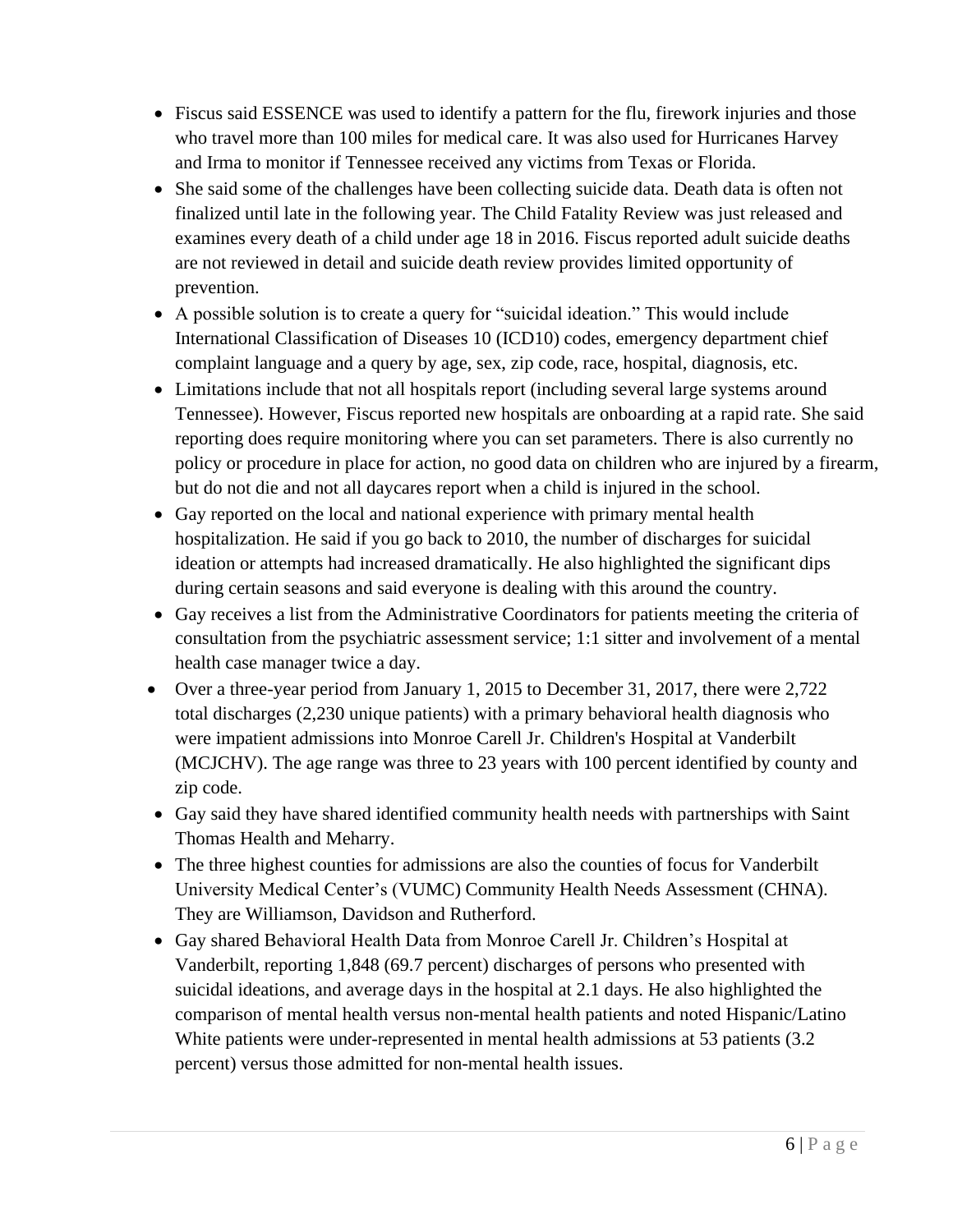- Gay said they observed significant seasonal variation in managed behavioral care (MBHC) admissions with the most dramatic decrease in volume in the summer months. Less striking decreases were also seen over the Christmas/New Year's holidays.
- Gay explained the increase was during the school year where youth reported the most stressful time of their year with the bullying and cyberbullying.
- He said his data showed more females ( $n = 1488$ ) admitted to the hospital at compared to males ( $n = 1234$ ).
- Gay did note there was an increase in the age range volume in admissions. When considering multiple admissions, Gay noted one female was admitted 11 times for suicidal ideations or attempts and reported 47 percent female compared to 53 percent male had multiple admissions. The top admitting counties were Williamson, Davidson and Rutherford. There were 79 admissions from zip code 37027 (Brentwood- Williamson), 75 admissions from zip code 37013 (Antioch – Davidson). Gay reported 9 of 14 zip codes were where the child poverty rates are above the national average.
- Gay shared interventions at MCJCHV include tracking logs twice daily, tracking clinical data, having a dedicated case manager for behavioral health, conducting daily huddles between MCJCHV and Vanderbilt Psychiatric Hospital teams, and creating a subset from the sitter pool hired and trained as mental health specialists. There are also dedicated mental health social workers in the pediatric emergency department during peak hours, a dedicated inpatient team and an ongoing mental health team.
- Gay said there are statewide efforts to address and improve mental health care for children and adolescents in partnership with Vanderbilt Children's Hospital, Meharry-Vanderbilt Alliance-Community Needs Assessment- Mental Health, Tennessee Suicide Prevention Network, Children's Hospital Alliance of Tennessee (CHAT), Tennessee Hospital Association and Metro Nashville Public Schools. They will continue working with the local and statewide partners to increase awareness and advocate for improved overall mental health care for children and adolescents.

### **VI. Putting a Plan in Place – Suicide Prevention in Schools and Responding to a Suicide Death at School – Scott Ridgway, MS, Executive Director, Tennessee Suicide Prevention Network**

- Ridgway talked about his background and what led him to the Tennessee Suicide Prevention Network (TSPN) and shared that TSPN has only six staff employed across the state.
- Ridgway began by stating one suicide is one too many Prevention, intervention and postvention are the three models in the state. He said prevention deals with suicide trainings, advocacy and public policy, suicide awareness and outreach. Intervention refers to crisis counseling/assessment, 911/police or emergency management system (EMS), walk-in centers/hospitalization/detox beds. Postvention deals with support groups, working with media and with schools and businesses.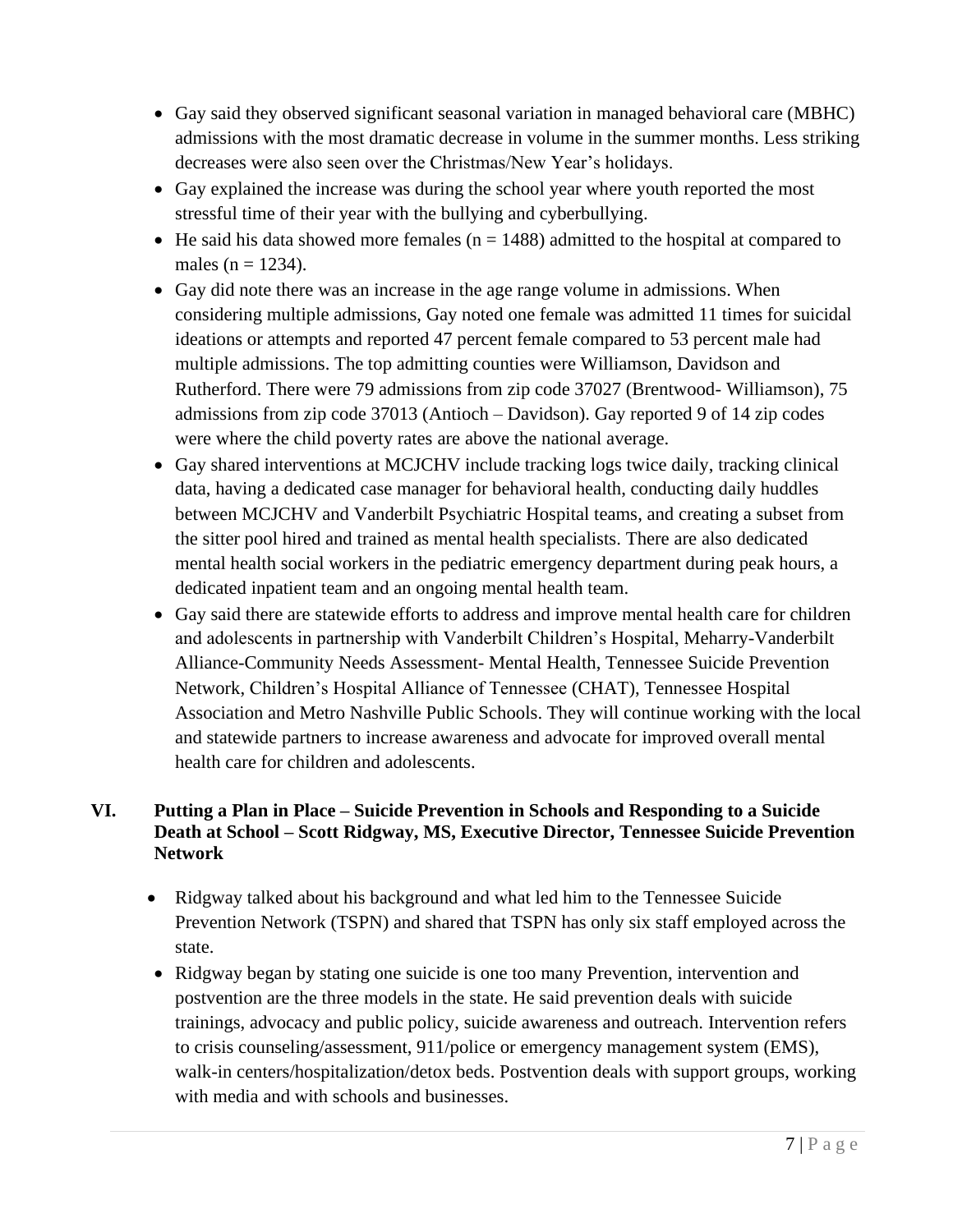- Ridgway reported TSPN has trained over 12,000 Tennesseans in suicide prevention and that advocacy and public policy plays a big part. There is currently a bill in the Tennessee General Assembly to create a license plate about suicide awareness. Once it is passed, citizens can support it by requesting when it is time for tag renewal.
- Ridgway provided a brief overview of the TSPN Advisory Council. The Governor appoints the members and they take a public/private partnership approach by working with several state agencies and other organizations. The meetings are open to all.
- In 2016, 1,110 Tennesseans were lost to suicide. Ridgway said Tennessee has medical examiners, not coroners who usually require specific training. There is also not a national violence reporting system. Ridgway said Tennessee does have a reporting system online where medical examiners are now being trained. The Department of Health began this training in 2015 and 2016 in an effort to clean up the death certificates and provide more accurate data reporting.
- Ridgway said we lose three Tennesseans to suicide every day. He reported 41 people (6.11%), ages 10-17, died by suicide in 2016; 53 people (7.01%), ages 10-18; 65 people (7.62%), ages 10-19; and 133 people (10.25%), ages 10-24, died by suicide in 2017. The numbers are increasing and age at attempt is getting younger.
- Ridgway talked about Jared's Law which was an amendment to the Jason Flatt Act. It aimed to prevent student suicide by requiring all employees of a Local Education Association (LEA) to complete two hours of training annually in suicide prevention and awareness and for each LEA to develop a policy on suicide prevention awareness. The law is named after former Harpeth High School student Jared Martin. Martin was living in the Virgin Islands with his family when he took his life in 2014. He was 17 and a rising senior and had told several school staff he contemplated suicide. No one took him seriously until he died by suicide. Now every district and every school employee is required to have two hours of training in suicide prevention.
- Ridgway reviewed the procedures checklist from a pilot program conducted by Maury County School, in partnership with Dr. Robb Killen. This Suicide Behavior Procedure and Checklist was created to teach schools on how to deal with intervention.
- Ridgway reports you cannot conduct assessments or counseling after a suicide without parental permission but debriefing the suicide with students does not require parental permission. After expressing suicidal ideations, a child may only leave school in the company of parent/guardian, DCS, or law enforcement. In the event the student leaves the school on his/her own without authorization, contact law enforcement informing them that a child at risk for suicide has run away from school and may be at risk to self or others.
- Ridgway also provided education on language around suicide, stating that no one "commits" suicide or "completes" suicide. The more appropriate language is "died by suicide."
- For more information, visit [www.tspn.org](http://www.tspn.org/)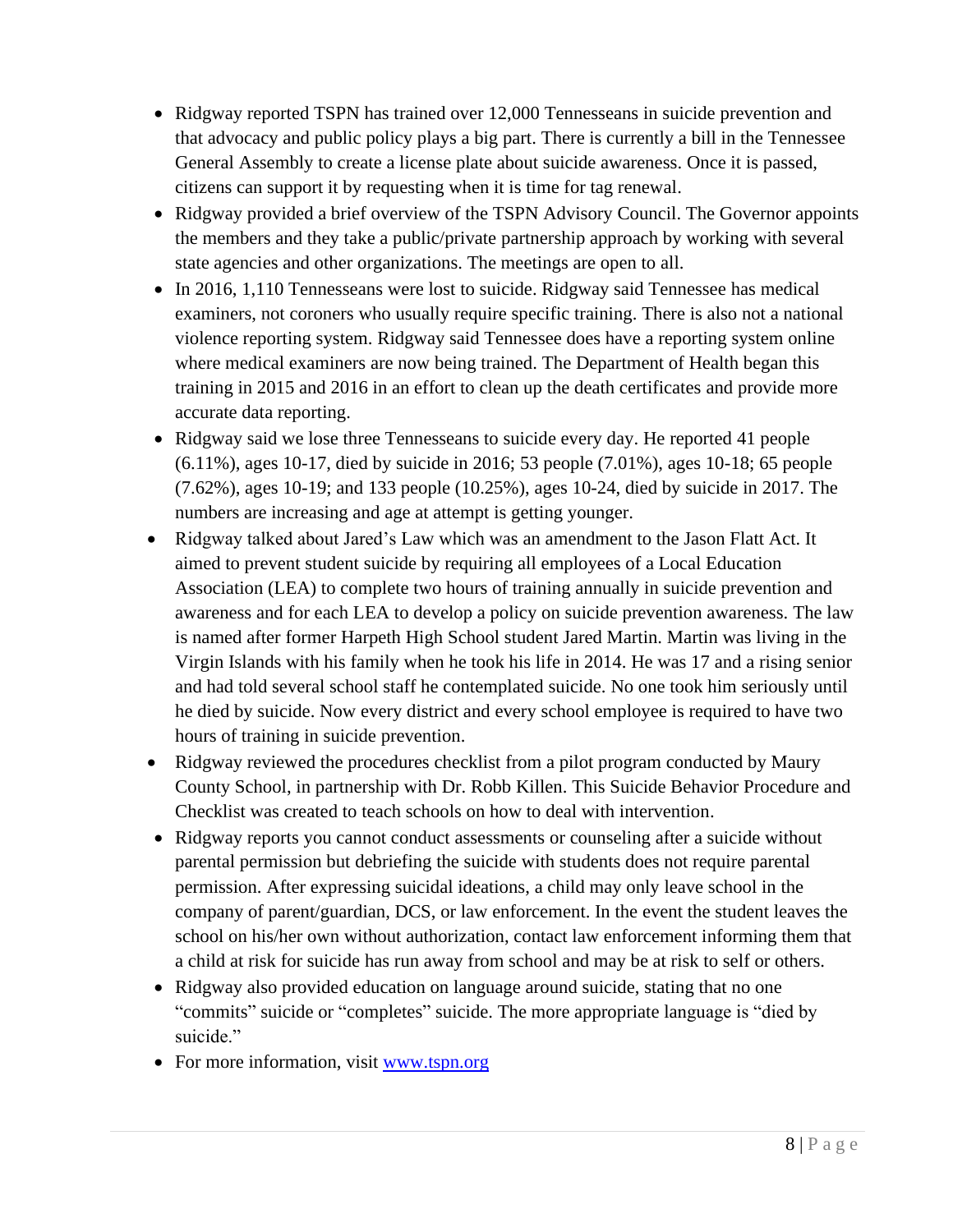# **VII. Garrett Lee Smith – Enhanced Follow-Up Services – Diana Kirby, Project Director TLC-Connect and Target, Tennessee Department of Mental Health and Substance Abuse Services**

- Kirby shared the history of the Garrett Lee Smith Grant, which was passed in 2004 under the Bush Administration's National Strategy for Suicide Prevention, begun in 2001. The GLS Memorial Act, made federal funding widely available for the first time for suicide prevention efforts to states, tribes and colleges, to carry out NSSP goals.
- The number (ratio) of persons affected by suicidal behavior in the United States in 2014 was 41,425 deaths and 1,120,000 (27.0 ratio) suicide attempts.
- Evaluation for GLS is conducted by Centerstone Crisis Care Services and, in partnership with the Tennessee Department of Mental Health Substance Abuse Services, will participate in two SAMSHA-funded suicide prevention and intervention grants to provide enhanced follow up services to individuals who have experienced a recent suicide crisis.
- TCL Connect provides services to youth/young adults, ages 10-24, for up to 30 days. TARGET2 (Technology Assisted Recovery, Growth, Empowerment and Treatment) provides services to individuals, ages 25 and up, for up to 30 days.
- The goal of EFU program is to monitor ongoing risk and crisis management plan, ensure linkage to needed mental health and/or related services, promote engagement in services over time, reduce suicidal ideation and promote recovery.
- All clients will receive intensive follow-up services for up to 30 days. Each contact will include a risk assessment, crisis management plan review/development, means restriction education and referral linkage to additional needed services.
- Kirby reviewed the EFU Evaluation packages and Lifetiles Pro App (Get Help Now).

#### **VIII. Council on Children's Mental Health and System of Care Across Tennessee (SOCAT) Update – Melissa McGee, CCMH Director, Tennessee Commission on Children and Youth and Keri Virgo, SOCAT Director, Tennessee Department of Mental Health and Substance Abuse Services**

- Virgo said SOCAT will begin services and taking referrals on April  $9<sup>th</sup>$ . There 24 families enrolled at the new sites.
- McGee announced the next meeting will be a joint meeting with the Youth Transition Advisory Council on June 21st.

#### **IX. Future Meetings and Topics**

#### **2018 CCMH Meeting Dates:**

Thursday, June 21, 2018 – Joint Meeting with YTAC -- Midtown Hills Police Precinct Thursday, August 16, 2018 -- TBD Thursday, October 18, 2018 – Midtown Hills Police Precinct